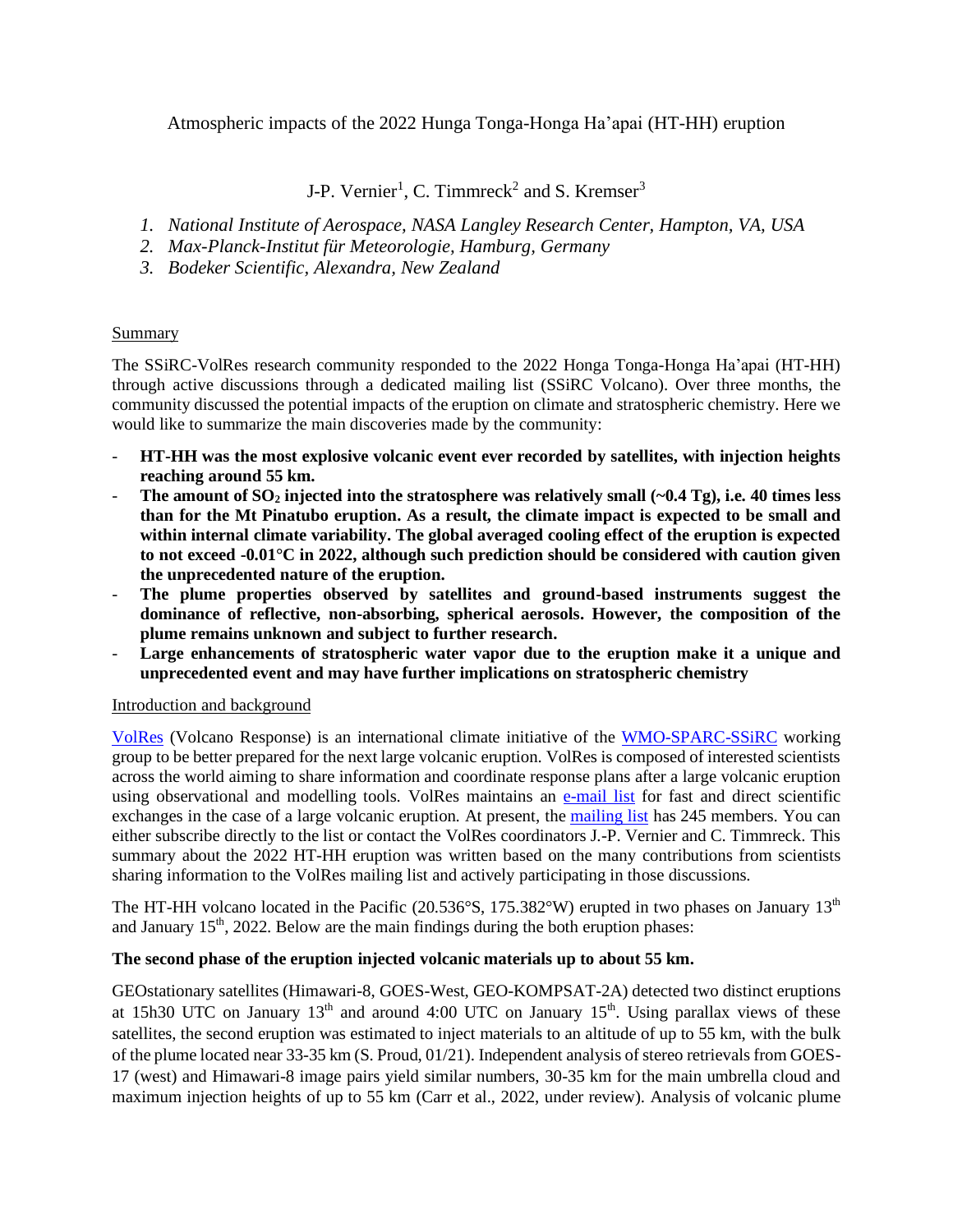umbrella shadows also confirm these heights  $(A.$  Horvath  $01/21$ . The dispersed plumes following the eruptions have been observed by the OMPS-NPP Limb Profiler (G. Taha, 01/16), SAGE III/ISS (T. Knepp, 3/15; K. Levor 3/16) and CALIOP/CALIPSO satellite-based sensors since the eruptions (B. Legras, 01/18). OMPS-NPP LP detected volcanic aerosol layers at 48 km and 40 km on January  $16<sup>th</sup>$  but with the bulk matter between 18 and 30 km (G. Taha, 02/01). Keying on features of maximum spatial contrast in stereo imagery, MISR further confirms a substantial aerosol plume at around 30 km and higher, and another near the tropopause at 12-18 km, from snapshots acquired between January 17th and January 23rd (R. Kahn, 03/04). In addition, the plumes were also detected by multiple ground-based lidars in Reunion Island (S. Khaykin, 01/23) and Brazil (E. Landulfo, 01/28) between 20-40 km. Trajectory model simulations suggest that the upper plume was transported west by faster easterlies between 30-40 km than the lower plume near 20-30 km (J.-P Vernier, 01/22)

## **The properties of the plume observed by satellites and ground-based observations suggest the dominance of reflective and non-absorbing, relatively spherical particles.**

Light depolarization measurements within the first few days after the eruption by the CALIPSO lidar suggest the presence of a mixture (internal or external) of spherical and aspherical particles that may indicate that  $SO_2$  was rapidly converted into sulfate aerosols (01/28, B. Legras). The upper levels of the plume (at 35-40 km) observed by CALIPSO indicated the presence of aspherical particles such as ash (01/28, B. Legras). The Aerosol Index derived from OMPS-NPP Nadir Mapper measurements suggests that reflective aerosol quickly dominated the composition of the plume (M. Fromm, 01/31). MISR retrievals identify a significant non-spherical aerosol component (ash optical analogs) in the near-source plume at 12- 14 km elevation on January 15<sup>th</sup>. However, retrievals from measurements made of the downwind plume segments over the subsequent week for both the 30+ km and 12-18 km layers show particles that are primarily spherical and non-light-absorbing (sulfate/water optical analogs) (R. Kahn, 03/04).

In complement, AERONET ground-based observations indicate that the volcanic plume passing over Eastern Australia on January 16th was rich in poorly-absorbing (Single Scattering Albedo of 0.98 at 440 nm) fine particles (effective radius about 0.22 µm on 16 Jan 2022), reaching an Aerosol Optical Depth (AOD) up to 1.9. Two days later, the plume observed over Western Australia resulted in an AOD reduced by a factor 2. The plume remained rich in poorly absorbing fine particles on 19 Jan 2022. (M. Boichu, 02/08).

## **Total SO<sup>2</sup> mass estimates of 0.4 Tg yield a small impact on climate.**

The first eruption on January 13 injected  $0.05$  Tg of SO<sub>2</sub> (S. Carn, 01/15). IASI SO<sub>2</sub> retrievals (Metop-B) suggest the total  $SO_2$  mass on January 15<sup>th</sup> to be around 0.4 Tg, and near 0.3 Tg on the 16<sup>th</sup>. (L. Clarisse 01/17). Based on the mass of  $SO_2$  injected, simple emulators suggest a global annual-mean Stratospheric Depth (SAOD) at 550 nm of around 0.0055 and a global annual-mean temperature response of less than  $-0.01^{\circ}\text{C}$  in 2022 (01/27, T. Aubry/A. Schmidt, using **EVA\_H** to calculate SAOD and [FaIR](https://github.com/OMS-NetZero/FAIR) to calculate temperature). However, this might be an underestimate of the climate impact due to rapid sulfur chemistry which may have quickly converted  $SO<sub>2</sub>$  into sulfate, as well as due to the unprecedented injection altitude. In addition, there might be other types of aerosols than sulfate that could contribute to additional climate effects.

## **Increased BrO and HCl observed by satellite**

After the second phase of the eruption, two distinct BrO clouds were observed by GOME-2 (01/23, J. Burrow), one co-existing with the upper  $SO<sub>2</sub>$  level cloud while the lower cloud remained in the troposphere and got dispersed across the Western Pacific. Preliminary calculations suggest that the interaction between magma and sea water created significant HCl in the troposphere which catalyzes HOBr reactive uptake on sea salt aerosols, leading to large amount of BrO released in the troposphere. (02/01, T. Roberts).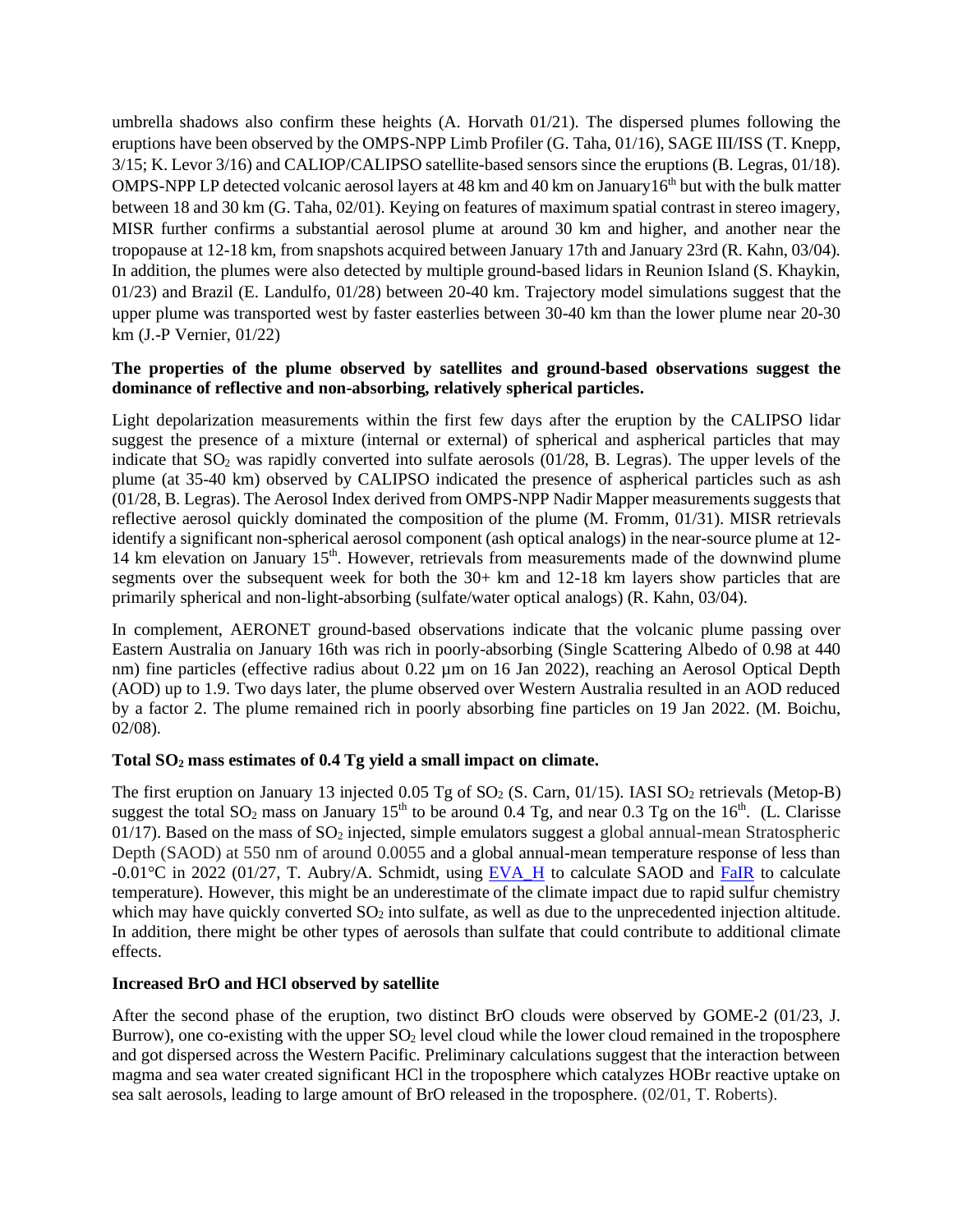#### **10-fold increase of stratospheric water vapor in the vicinity of the plume.**

MLS data show remarkable and persistent H2O enhancements as high as 1 hPa (01/18, S. Khaykin). This agrees with the enhancement observed in the SAGE III/ISS record (03/15. T. Knepp) showing a positive anomaly of about 20 ppmv three weeks after the eruption between 20-25 km, 4-5 times higher than the background levels (K. Levor, 3/16).

#### **Atmospheric waves/Lamb waves**

Atmospheric waves were observed in IASI temperature retrievals by combining data from 2 IASI instruments on January 15<sup>th</sup> and 16<sup>th</sup> (01/18 C. Clarbeaux). Stratospheric gravity waves caused by the eruption are also detected in AIRS satellite data (01/20 Lars Hoffmann). Infrasound wave trains were recorded in the tropical lower stratosphere by Strateole 2 long-duration balloons flying over the Pacific. The data show 3 distinct wave packets corresponding to the major and following stratospheric injections of volcanic material (A. Podglajen/P. Selitto, 01/18).

#### **Rapid deployment to make in situ balloon measurements in the volcanic plume**

A team of researchers from CNRS/LPC2E collaborated with the University of Reunion Island to make balloon-borne in situ measurements with OPC sensors (3 LOAC flights) in coincident with lidar observations (01/28, C. Kloss). Other teams from NASA/NIA and the University of Colorado expressed interest to coordinate in situ measurements of the plume (01/28, T. Deshler, J.P. Vernier).

Reference:

Carr, J. L., Á. Horváth, D. L. Wu, and M. D. Friberg (2022), Stereo plume height and motion retrievals for the record-setting Hunga Tonga-Hunga Ha'apai eruption of 15 January 2022, Geophys. Res. Lett., doi:10.1002/essoar.10510365.1, under review.

## Acronyms:

WMO: World Meteorological Organisation

SPARC: Stratosphere-troposphere Processes And their Role in Climate

SSiRC: Stratospheric Sulfur and its Role in Climate

VolRes: Volcano Response Plan after the next major eruption

HT-HH: Honga Tonga-Honga Ha'apai

OMPS-NPP: Ozone Mapping and Profiler Suite – Suomi National Polar-orbiting Partnership

CALIOP/CALIPSO: Cloud‐Aerosol Lidar with Orthogonal Polarization /Cloud-Aerosol Lidar and Infrared Pathfinder Satellite Observations

MISR: Multi-angle Imaging Spectro Radiometer

IASI: Infrared Atmospheric Sounding Interferometer

AIRS: Atmospheric Infrared Sounder